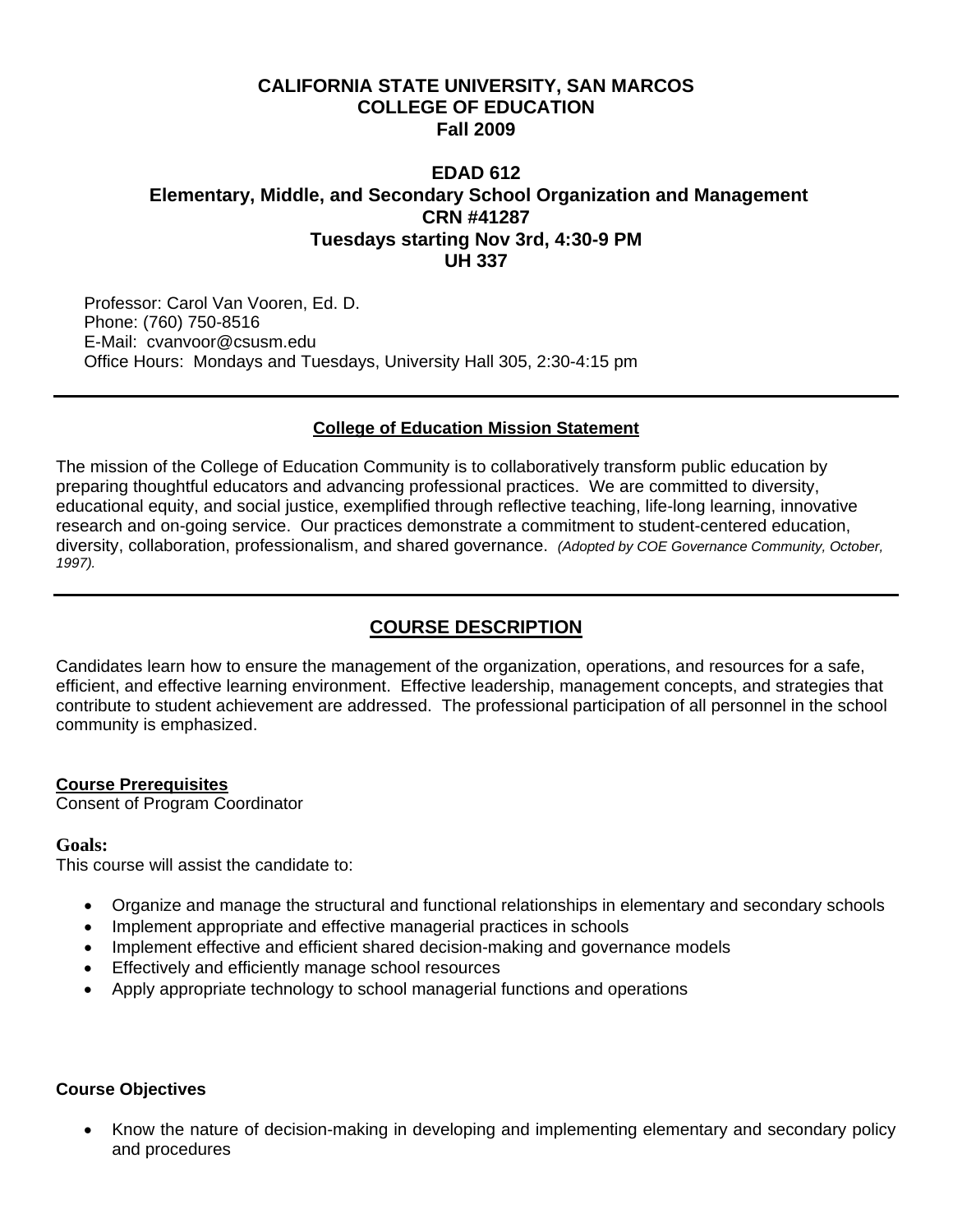- Know how to apply major behavioral objectives for various schools and devise methods for their evaluation
- Know how to identify appropriate personnel to serve in various teaching, support, clerical, custodial, and administrative positions in schools
- Know the nature of leadership, management, and administration and their site-specific applications
- Understand organizational culture as it relates to various school levels
- Understand and implement shared decision-making
- Know how to identify, administer, and manage all resources needed for the implementation of specific educational programs
- Understand relations with external communities including business and industry
- Know how to identify, administer, and manage all resources needed for the implementation of specific educational programs
- Understand relations with external communities including business and industry

## **Required Texts**

School Leadership and Administration, Judy Alston & Richard A. Gorton, McGraw-Hill, 8<sup>th</sup> Edition

### **Authorization to Teach English Learners**

This credential program has been specifically designed to prepare teachers for the diversity of languages often encountered in California public school classrooms. The authorization to teach English learners is met through the infusion of content and experiences within the credential program, as well as additional coursework. Students successfully completing this program receive a credential with authorization to teach English learners.

*(Approved by CCTC in SB 2042 Program Standards, August 02)* 

## **STUDENT LEARNING OUTCOMES**

### **Leadership Standards (CPSELs**)

This course will provide opportunities for participants to develop their leadership knowledge, skills, and depositions for:

Standard 1: Shared vision

Standard 2: School culture

Standard 3: Management of the organization

Standard 4: Working with a diverse school community

Standard 5: Personal ethics and leadership capacity

Standard 6: Influencing the larger political, social, economic legal, and cultural context

### **College of Education Attendance Policy**

 should contact the instructor as soon as possible. *(Adopted by the COE Governance Community, December, 1997).* Due to the dynamic and interactive nature of courses in the College of Education, all students are expected to attend all classes and participate actively. At a minimum, students must attend more than 80% of class time, or s/he may not receive a passing grade for the course at the discretion of the instructor. Individual instructors may adopt more stringent attendance requirements. Should the student have extenuating circumstances, s/he

### **Students with Disabilities Requiring Reasonable Accommodations**

Students with disabilities who require reasonable accommodations must be approved for services by providing appropriate and recent documentation to the Office of Disable Student Services (DSS). This office is located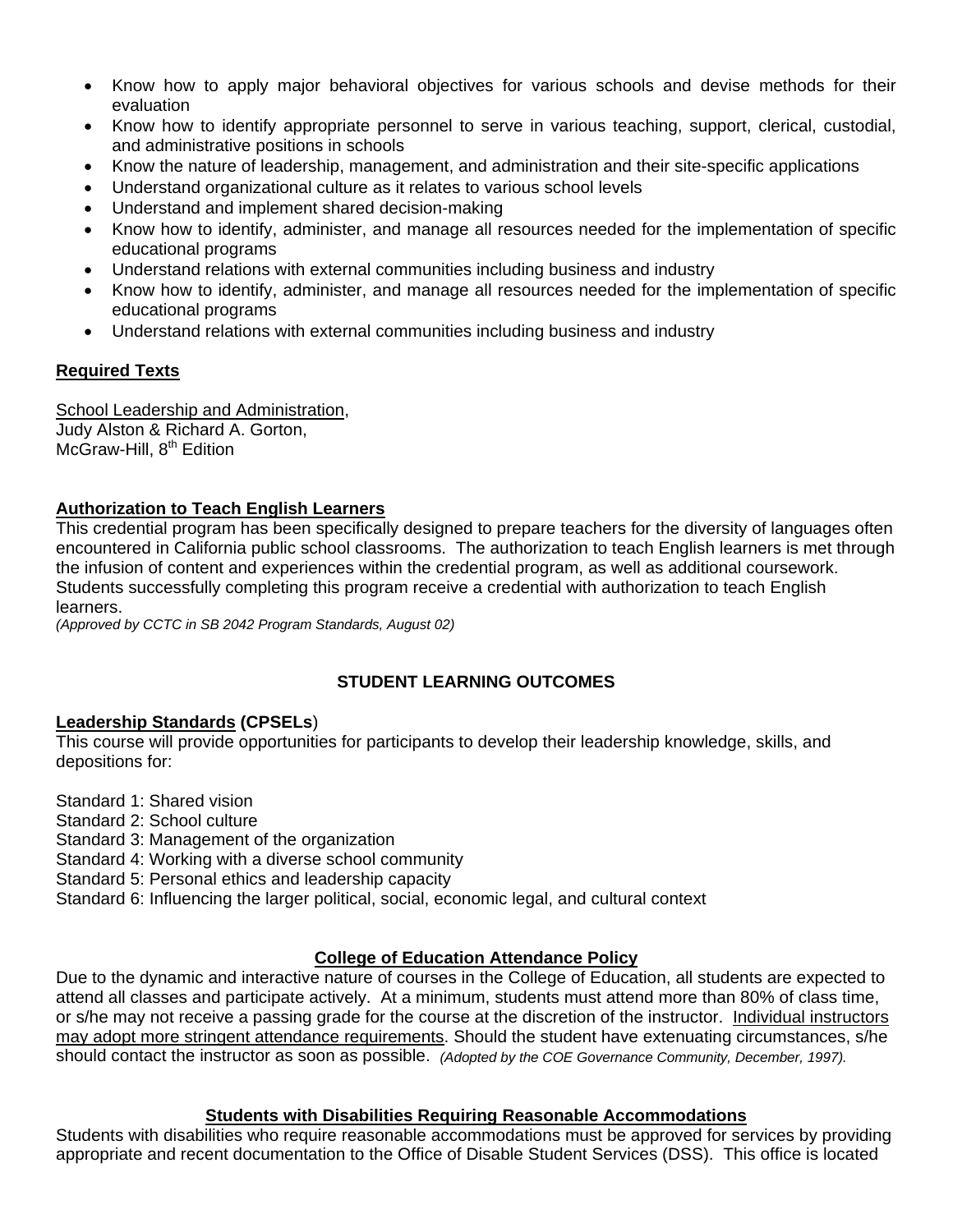in Craven Hall 5205, and can be contacted by phone at (760) 750-4905, or TTY (760) 750-4909. Students authorized by DSS to receive reasonable accommodations should meet with their instructor during office hours or, in order to ensure confidentiality, in a more private setting.

## **Course Requirements**

## **Guidelines for EDAD612 Assignments and Grading Standards The following factors will be considered in determining a final grade:**

| <b>Assignment</b>                                                                                                                                                                                                                                                                                                                                                                                                                                     | Due date                | Grade percentage<br>$(100\%)$ |
|-------------------------------------------------------------------------------------------------------------------------------------------------------------------------------------------------------------------------------------------------------------------------------------------------------------------------------------------------------------------------------------------------------------------------------------------------------|-------------------------|-------------------------------|
| 1. Participation and engagement:<br>Students are expected to engage in class<br>assignments and discussions based on<br>knowledge of texts and assigned readings.<br>The Context Map will be revised and updated.<br>Students will participate in a Professional Learning<br>Community where they will be part of a team to share<br>expertise on how teams and committees function.<br>2.<br>#1-Annotated Bibliography: Write annotations (between 3 | On-going<br>November 10 | 10%<br>20%                    |
| and 5) of current research of best practices in organizational<br>leadership from businesses or schools. Each annotation<br>should be between 50 and 100 words. Use APA format for<br>citations and include an introductory and a summary<br>paragraph.                                                                                                                                                                                               |                         |                               |
| 3. Write a Case Study that includes:<br># 2 Part One: Collect data from a committee in your<br>school site or district. Include the major goals, the role of the<br>leader, the culture, effective and non-effective<br>communication, how decisions are made, examples or a recent<br>conflict and if it was resolved, and a change initiative that is                                                                                               | November 17             | 20%                           |
| taking place that affects group dynamics in the committee.<br>#3 Part Two: Compare school or district data about your<br>committee with "best practices" research from your<br>annotated bibliography.                                                                                                                                                                                                                                                | Dec. 1                  | 20%                           |
| 3. #4 Develop an Action Plan to improve the organizational<br>effectiveness of the committee you wrote about in your case<br>study. Include the data and your research. This paper will<br>fulfill the 2500 word written requirement of the class.                                                                                                                                                                                                    | December 8              | 20%                           |
| 5. #5 Presentation:<br>As part of a professional learning community, you will be<br>asked to present on a topic of key importance to the class.<br>The report may be on Web CT or deliver to the class.                                                                                                                                                                                                                                               | Per calendar            | 10%                           |

Note: All assignments must be submitted on or before due dates.

Students will be expected to complete all course requirements according to established deadlines and expectancies of graduate level students. Any assignment turned in late will receive a reduced grade.

# **All University Writing Requirement**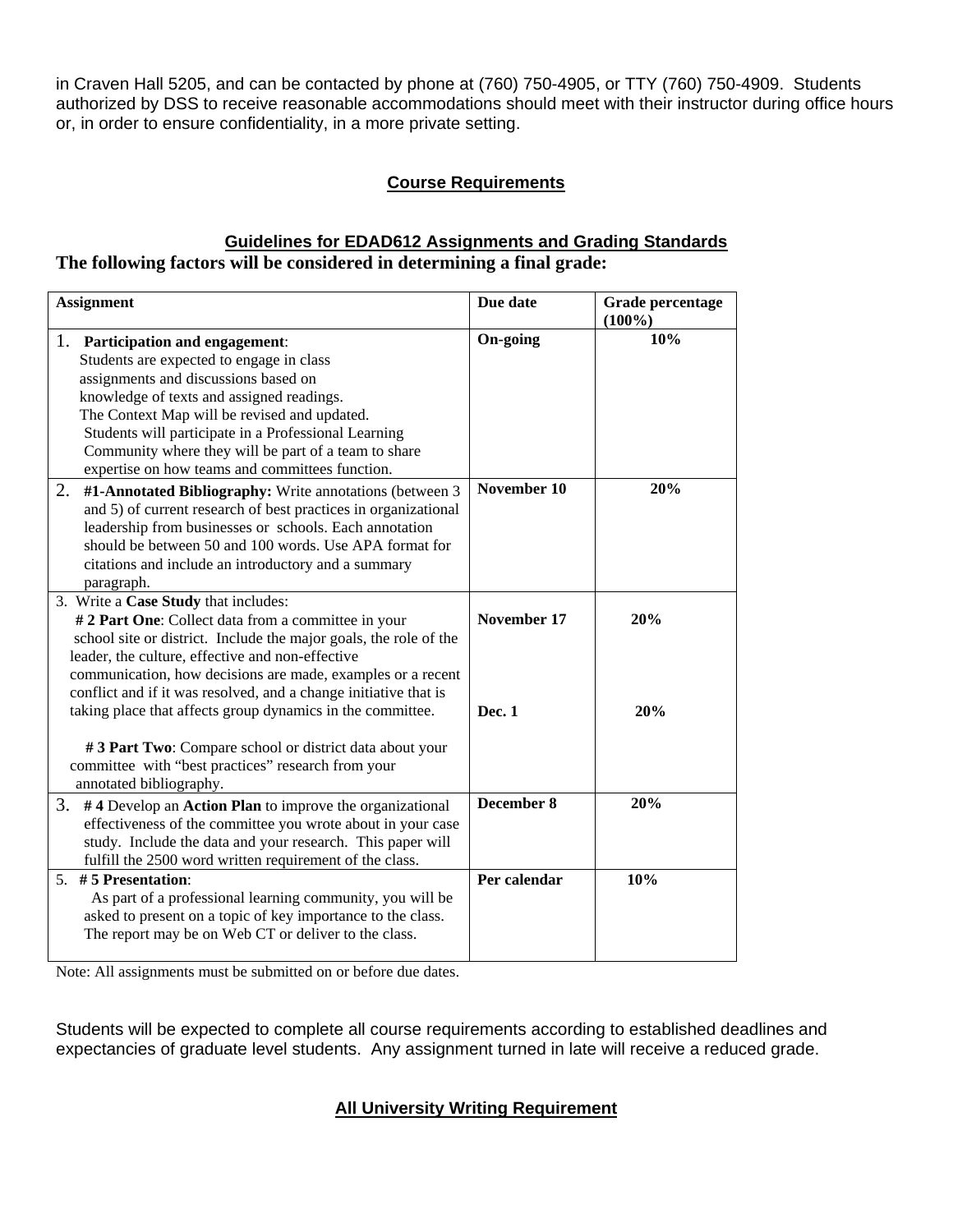All University Writing Requirement – In keeping with All University Writing Requirement, this course will have a writing component of at least 2,500 words. This requirement will be met through written responses, reports, and reflections related to the assignments.

## **CSUSM Academic Honesty Policy**

"Students will be expected to adhere to standards of academic honesty and integrity, as outlined in the Student Academic Honesty Policy. All written work and oral presentation assignments must be original work. All ideas/materials that are borrowed from other sources must have appropriate references to the original sources. Any quoted material should give credit to the source and be punctuated with quotation marks.

Students are responsible for honest completion of their work including examinations. There will be no tolerance for infractions. If you believe there has been an infraction by someone in the class, please bring it to the instructor's attention. The instructor reserves the right to discipline any student for academic dishonesty in accordance with the general rules and regulations of the university. Disciplinary action may include the lowering of grades and/or the assignment of a failing grade for an exam, assignment, or the class as a whole."

Incidents of Academic Dishonesty will be reported to the Dean of Students. Sanctions at the University level may include suspension or expulsion from the University.

### **Plagiarism:**

As an educator, it is expected that each student will do his/her own work, and contribute equally to group projects and processes. Plagiarism or cheating is unacceptable under any circumstances. If you are in doubt about whether your work is paraphrased or plagiarized see the Plagiarism Prevention for Students website http://library.csusm.edu/plagiarism/index.html. If there are questions about academic honesty, please consult the University catalog.

#### **Use of Technology:**

Students are expected to demonstrate competency in the use of various forms of technology (i.e. word processing, electronic mail, WebCT6, use of the Internet, and/or multimedia presentations). Specific requirements for course assignments with regard to technology are at the discretion of the instructor. Keep a digital copy of all assignments for use in your teaching portfolio. All assignments will be submitted online, and some will be submitted in hard copy as well. Details will be given in class.

#### **Electronic Communication Protocol:**

Electronic correspondence is a part of your professional interactions. If you need to contact the instructor, email is often the easiest way to do so. It is my intention to respond to all received e-mails in a timely manner. Please be reminded that e-mail and on-line discussions are a very specific form of communication, with their own nuances and etiquette. For instance, electronic messages sent in all upper case (or lower case) letters, major typos, or slang, often communicate more than the sender originally intended. With that said, please be mindful of all e-mail and on-line discussion messages you send to your colleagues, to faculty members in the College of Education, or to persons within the greater educational community. All electronic messages should be crafted with professionalism and care.

Things to consider:

- Would I say in person what this electronic message specifically says?
- How could this message be misconstrued?
- Does this message represent my highest self?
- Am I sending this electronic message to avoid a face-to-face conversation?

In addition, if there is ever a concern with an electronic message sent to you, please talk with the author in person in order to correct any confusion.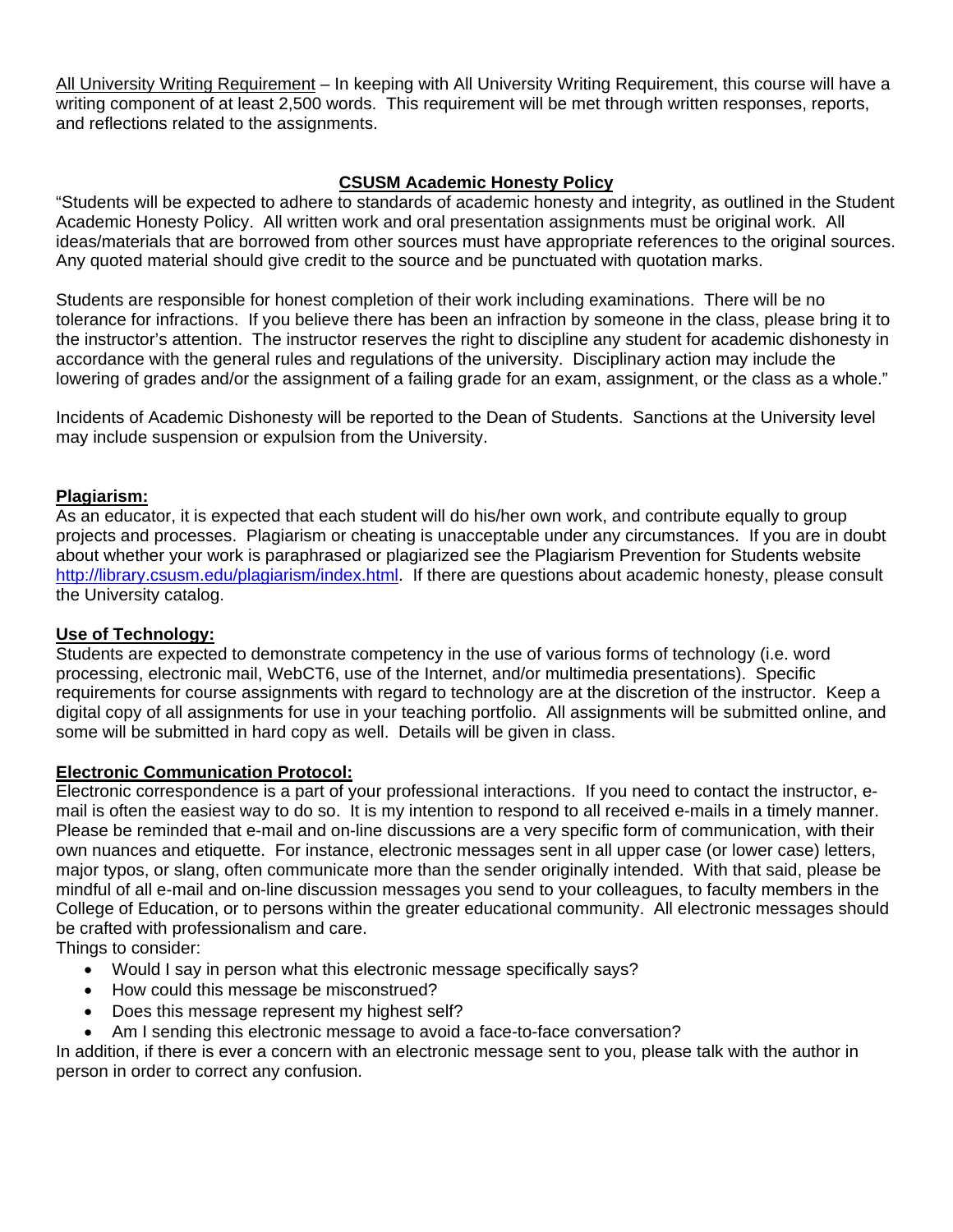#### **EDAD 612 Elementary, Middle, and Secondary School Organization and Management**  Fall 2009 Tentative Schedule

| <b>Date</b>                                                     | <b>TENTATIVE Activities and Assignments</b>                                                                                                                                                                                                                |
|-----------------------------------------------------------------|------------------------------------------------------------------------------------------------------------------------------------------------------------------------------------------------------------------------------------------------------------|
| Session 1<br>Nov. 3                                             | Assignment Discussion<br>Introduction to EDAD612 and Course Overview<br>• Communication Roles of the Effective Administrator, Chapter 1<br>Sustaining a Positive School Culture Through Shared Decision Making, Chapter 2<br>• Context Map<br>• Case Study |
| Session 2<br><b>Nov. 10</b>                                     | Assignment Discussion<br>• The Nature and Consequences of Role Conflict, Chapter 5<br>■ Approaches to Conflict Resolution and Management<br>• Case Study                                                                                                   |
| Session 3<br><b>Nov. 17</b>                                     | Assignment Discussion of Reading<br>Elements of Organizational Culture, Chapter 6<br>• Shaping the School Culture<br>• Case Study                                                                                                                          |
| Session 4<br><b>Nov. 24</b><br><b>Web CT</b><br><b>Furlough</b> | • Web CT threaded discussion<br>• Motivating Through Effective Communication, Chapter 4                                                                                                                                                                    |
| Session 5<br>Dec. 1                                             | In Basket Activity<br>• Creating a Professional Learning Community, Chapter 3<br>• Presentations<br>• Context Map                                                                                                                                          |
| Session 6<br>Dec. 8                                             | • Managing Change in Schools, Chapter 7<br>Case Study<br>• Final evaluation                                                                                                                                                                                |